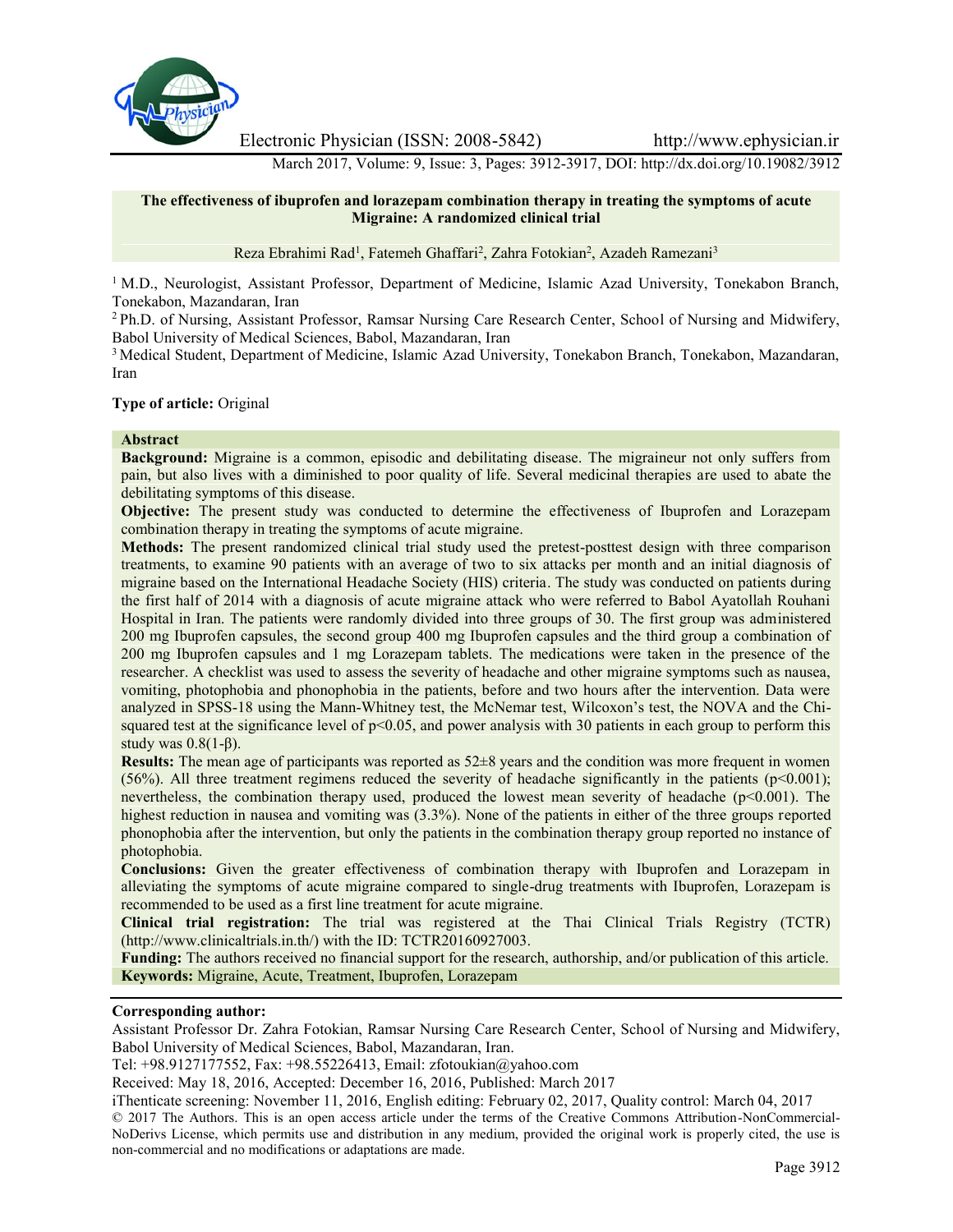## **1. Introduction**

The chief reason for 4.4% of all consultations in general practice is headache (1), it accounts for almost 5% of admissions to hospital (2), and around 20% of neurology outpatient consultations (3). Migraine is a chronic neurological disorder and its characteristics are paroxysmal bouts of headache and associated symptoms which often last between 4-72 hours (4). Occasionally, migraine starts with signs such as the appearance of zigzag lines or stars in the field of vision (indicative of classic migraine) and is accompanied by symptoms such as nausea, vomiting, photophobia and phonophobia during attacks. According to a World Health Organization report, migraine headache is ranked as the 19th most debilitating disorder across the world (5). More than 20% of people worldwide will be affected by migraine at some point in their lives. According to epidemiological studies, approximately 4.5% of the population of Western Europe has suffered from headache on at least 15 days per month. Around 1% of the world's population may have suffered from chronic migraine (7) according to global studies. Chronic migraine is accountable for substantial economic loss on societies (8). According to the WHO Global Burden of Disease figures in 2012, migraine is so common that, even considering the large number of people who simply regard it as an inconvenience, the increasing problem of the disorder has been the reason it is ranked in the top 40 conditions that cause worldwide disability, ranking only behind stroke, meningitis and epilepsy. In the UK, it ranks third behind stroke and dementia, accounting for the annual loss of 230,000 DALYs (Disability-Adjusted Life Years) (9). Its frequency, severity, and impact on quality of life vary widely (10). Earlier studies revealed that given the large amount of associated disability and financial costs to society, headache disorders are considered a public-health concern. Due to the impact that headache disorders have on productive years (late teens to 50s), it is suggested there are enormous financial damages to society – primarily from lost working hours and reduced productivity. For example, every year in the UK, up to 25 million working- or school-days are lost because of migraine alone. In a previous survey, headache ranked high among reasons for consulting medical practitioners as one-third of total neurological consultations were for headache (11). Specialized training of health professionals is necessary in order to give the appropriate treatment for headache disorders, which requires, accurate diagnosis and recognition of the disorder, suitable treatment process with cost-effective medication, basic lifestyle changes, and patient instruction. Analgesics, anti-emetics, anti-migraine medications, and prophylactic medications are the main classes of medications used for headache disorders (11). A recognized group of drugs which can be used for reducing headache are Non-Steroidal Anti Inflammatory Drugs (NSAIDs) (5). Ibuprofen is one of the widely used NSAIDs (3, 7), and is an effective inhibitor of cyclooxygenase, resulting in the inhibition of prostaglandin synthesis. According to clinical studies, in the treatment of migraine headache, Ibuprofen provides a more effective headache relief than placebo (7). Ibuprofen 200 and 400 mg are effective in alleviating headache intensity and rendering patients pain-free within 2 hours, the available evidence suggests. With 400 mg dosing, photophobia and phonophobia improved, however, due to the limited data available and the insufficient evidence, more studies are required for the future (3). No studies have yet investigated the effectiveness of Ibuprofen and Lorazepam combination therapy in treating the symptoms of acute migraine attacks. The high prevalence of migraine headaches urges patients and medical professionals to choose the best possible treatment for treating their symptoms. The present study was thus conducted to determine the effectiveness of Ibuprofen and Lorazepam combination therapy in treating the symptoms of acute migraine.

## **2. Material and Methods**

## *2.1. Research design and setting*

The present randomized clinical trials study used the pretest-posttest design with three comparison treatments to examine patients presenting to Ayatollah Rouhani Hospital in Babol from March to September 2014 with a diagnosis of acute migraine attacks. The study was conducted on patients with a diagnosis of acute migraine attack who were referred to Ayatollah Rouhani Hospital in Babol, Iran.

## *2.2. Outcome*

The severity of headache was assessed verbally in all three groups before and two hours after the administration of the medications, and a score of zero was given to patients who said they experienced no headaches, 1 to those who experienced a mild headache, 2 to those who experienced a moderate headache and 3 to those who experienced a severe headache (2). A checklist was then used to collect data on other symptoms such as nausea, vomiting, photophobia and phonophobia in all three groups before and two hours after the administration of the medications and in the presence of the researcher.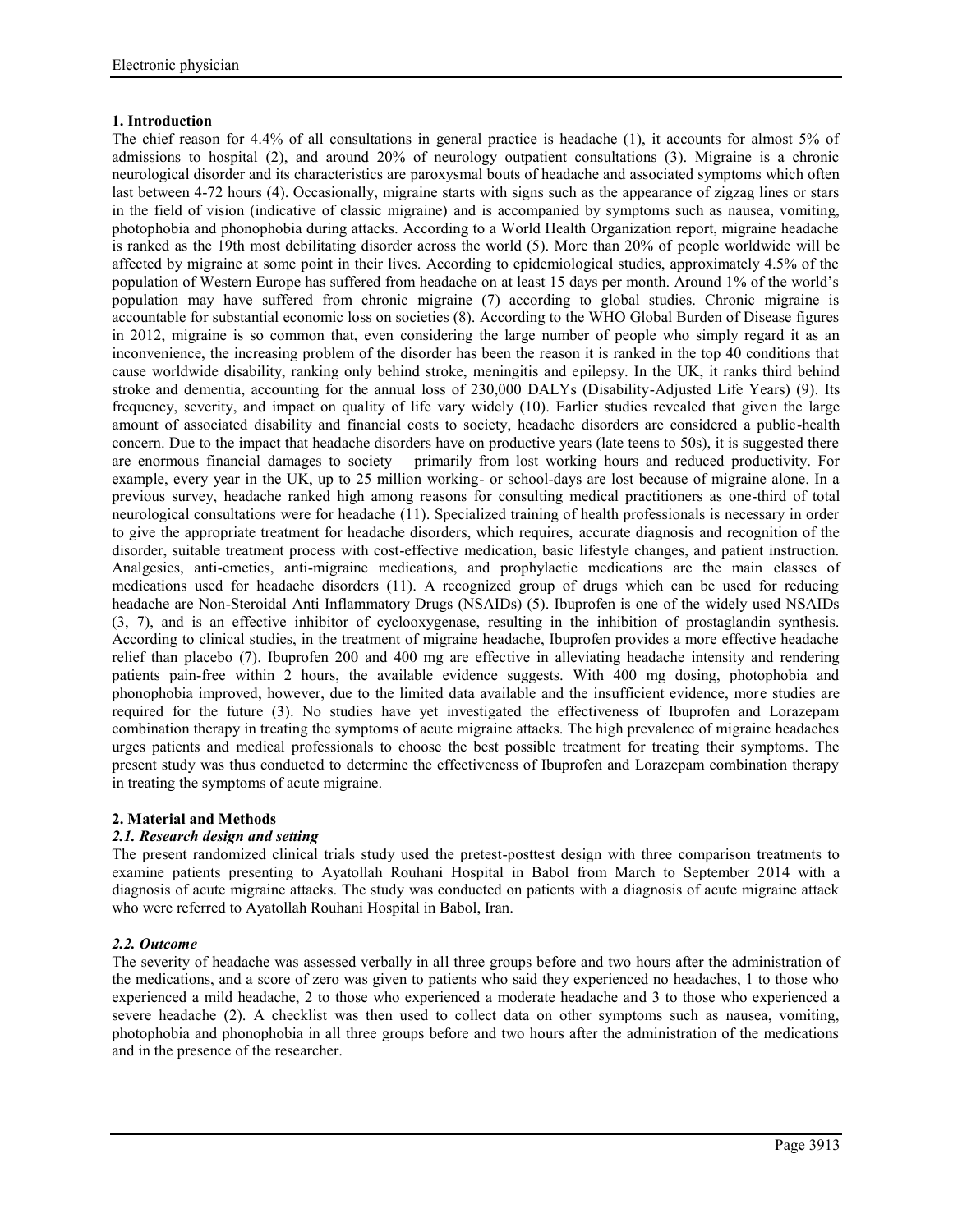# **2.3. Procedures**

After obtaining permission from Babol University of Medical Sciences, 90 patients with an average of two to six attacks per month and an initial diagnosis of migraine based on the International Headache Society (HIS) criteria, were selected through convenience sampling. The study exclusion criteria consisted of being allergic to medications treating the symptoms of acute migraine, having taken Ibuprofen 6 hours prior to the study, having taken Benzodiazepine in the past 24 hours, suffering from secondary headaches and having physical diseases and neurological or psychiatric disorders and also pregnancy and the use of hormonal contraceptives (in women). To eliminate the confounding factors, the groups were matched in terms of age and gender.

## *2.4. Intervention*

After briefing participants about the type of intervention employed in the study, written consent was obtained from them and they were then randomly divided into three groups of 30. The first group was administered 200 mg Ibuprofen capsules, the second group 400 mg Ibuprofen capsules and the third group a combination of 200 mg Ibuprofen capsules and 1 mg Lorazepam tablets. The Ibuprofen capsules used in this study were made by Aria Co Pharmaceuticals (Iran) and the Lorazepam tablets by Dr. Obeidi Co Pharmaceuticals (Iran).

### *2.5. Statistical analysis*

Data were analyzed in SPSS-18 (SPSS, Inc., Chicago, IL, USA) using the Mann-Whitney test, the McNemar test, Wilcoxon's test, the NOVA and the Chi-squared test at the significance level of  $P<0.05$  and power analysis with 30 patients in each group to perform this study was 0.8 (1-β).

## *2.6. Ethics of research*

The Ethics Committee Branch of Tonekabon Islamic Azad University has approved the study design. Participation in the study is voluntary. Each of the study participants were able to recognize and feel themselves and leave without any response. They were required to read the informed consent form and sign if they wished to participate in the study. The patients were advised to report any side effect up to 24 h after medications. To prevent physical and moral losses, the patients were advised to report any side effect up to 24 hours after medications.

### **3. Results**

The mean age of participants was 52±8 years and the condition was more frequent in women (56%). There were no significant differences between the three groups in terms of gender distribution ( $p=0.38$ ) or mean age ( $p=0.327$ ). The results obtained, showed that all three treatment regimens reduced the severity of headaches significantly, but that the Ibuprofen and Lorazepam combination therapy led to the lowest mean severity of headache (Table 1). The pairwise comparison of the groups showed no significant differences between the 200 mg and the 400 mg Ibuprofen groups in their post-intervention severity of headache (p=0.219); however, the combination therapy group had a significantly different post-intervention severity of headache compared to the 200 mg  $(p=0.001)$  and the 400 mg Ibuprofen (p=0.001) groups. All three treatment regimens managed to significantly abate nausea and vomiting two hours after administration, but the McNemar test showed a significant difference between the groups. The results showed no significant differences between the 200 mg and the 400 mg Ibuprofen groups in their reduction of nausea and vomiting, while the highest reduction in these symptoms (3.3%) was observed in the combination therapy group. The results of the present study showed that all three treatment regimens reduced photophobia significantly two hours after administration. Also, the results obtained showed no significant differences between the 200 mg and the 400 mg Ibuprofen groups in their reduction of photophobia. However, none of the patients in the combination therapy group reported photophobia any longer. The results of the present study showed that none of the patients in either of the three groups reported phonophobia after the intervention (Table 2).

| Group                               | Occasion      | Min | Max | Mean | Median | p-value |
|-------------------------------------|---------------|-----|-----|------|--------|---------|
| 200 mg Ibuprofen                    | <b>Before</b> |     |     | 2.5  |        | 0.001   |
|                                     | After         |     |     | 1.6  |        |         |
| 400 mg Ibuprofen                    | <b>Before</b> |     |     | 2.4  | 2.5    | 0.001   |
|                                     | After         |     |     |      | 2      |         |
| $200$ mg Ibuprofen + 1 mg Lorazepam | <b>Before</b> |     |     | 2.7  |        | 0.001   |
|                                     | After         |     |     | 0.7  |        |         |

**Table 1**. The severity of headache in the three groups before and after the intervention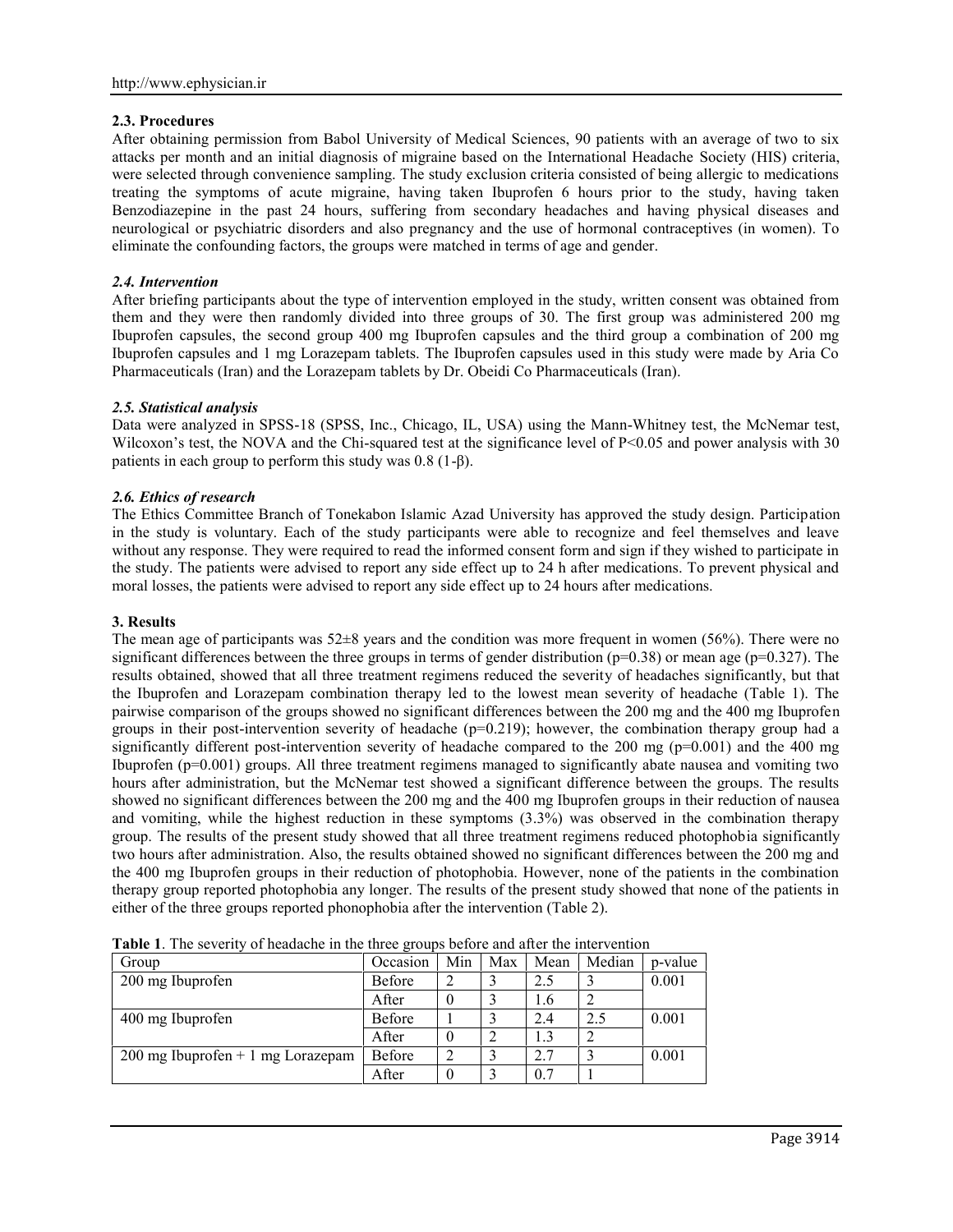| Symptoms of headache |               | Groups; $n$ (%)  |          |                  |           |                                      |          |       |
|----------------------|---------------|------------------|----------|------------------|-----------|--------------------------------------|----------|-------|
|                      |               | 200 mg Ibuprofen |          | 400 mg Ibuprofen |           | $200$ mg Ibuprofen+1<br>mg Lorazepam |          | value |
|                      |               | With             | Without  | With             | Without   | With                                 | Without  |       |
| Nausea and           | <b>Before</b> | 28(93.3)         | 2(6.7)   | 29(96.7)         | 1(3.3)    | 30(100)                              | 0(0)     | 0.001 |
| Vomiting             | After         | 7(23.3)          | 23(76.7) | 4(13.3)          | 26(86.7)  | 1(3.3)                               | 29(96.7) |       |
| Photophobia          | Before        | 20(66.7)         | 10(33.3) | 19(63.3)         | 11(36.7)  | 21(70)                               | 9(30)    | 0.001 |
|                      | After         | 3(10)            | 27(90)   | 2(6.7)           | 28 (93.3) | 0(0)                                 | 30(100)  |       |
| Phonophobia          | Before        | 16(53.3)         | 14(46.7) | 8(26.7)          | 22(73.3)  | 10(33.3)                             | 20(66.7) | 0.001 |
|                      | After         | 0(0)             | 30(100)  | 0(0)             | 30(100)   | 0(0)                                 | 30(100)  |       |

**Table 2**. The frequency distribution and percentage of nausea and vomiting, photophobia and phonophobia in the three groups

# **4. Discussion**

The results of the present study suggest that Ibuprofen can effectively alleviate headache in patients with acute migraine and also that there are no significant differences between 200 mg and 400 mg doses of Ibuprofen in controlling the severity of headache. Codispoti et al. (1) also found no significant differences between 200 mg and 400 mg doses of Ibuprofen in controlling the severity of headache in their study; however, they found that the 400 mg dose of Ibuprofen was more effective in patients with more severe headaches  $(P<0.04)$ , which is consistent with the results of other studies. Misra et al. (12) also compared the effectiveness of Rofecoxib and Ibuprofen in the treatment of acute migraine and showed that both were significantly effective in alleviating headache two hours after administration. Diener et al. (7) compared the effectiveness of effervescent Acetylsalicylic Acid (ASA), Sumatriptan, and Ibuprofen in the treatment of acute migraine attacks and showed that the percentage of patients with a headache severity reduced from severe or moderate to mild or non-existent was 52.5% in the case of ASA administration, 60.2% in the case of Ibuprofen administration, 55% in the case of Sumatriptan administration and 3.6% in the case of placebo administration. All treatments were significantly more effective than the administration of placebos ( $p \le 0.001$ ) and no significant differences were observed between the effects produced by effervescent ASA, Ibuprofen and Sumatriptan, which is inconsistent with the results of other studies. For instance, in a study conducted by Goldstein et al. (2006), the rate of recovery from symptoms of acute migraine was significantly higher in the AAC group than in the Ibuprofen group  $(p<0.03)$  (9). In another study, Misra et al. (12) found that treatment with Rizatriptan produced a significantly higher 20-hour recovery from headache compared to treatment with Ibuprofen or placebos. The results of the present study confirmed the higher effectiveness of combination therapy with 200 mg Ibuprofen and 1 mg Lorazepam compared to single-drug treatments with 200 mg or 400 mg Ibuprofen in reducing the severity of headache and other symptoms of acute migraine. Ibuprofen is a non-steroidal antiinflammatory drug with a mechanism of action that inhibits prostaglandin synthesis through cyclooxygenases (13). Benzodiazepines may have an improved analgesic effect caused by the increased gamma-aminobutyric acid (GABA) activity on the GABA receptors in the dorsal horn of the spinal cord (14). Some researchers believe that benzodiazepines are able to increase the threshold of pain (15) , and some others believe that these drugs have analgesic effects, while others believe that they have no effects whatsoever on the pain threshold (16). Doležal and Kršiak (17) investigated the analgesic effects of Ibuprofen and Alprazolam in their experiments on rats and showed that the analgesic effects of Ibuprofen are only slightly enhanced by the simultaneous administration of Alprazolam. In one study, Dionne and Singer investigated the effectiveness of Ibuprofen and Diazepam in the treatment of chronic orofacial muscle pain and showed a significant reduction in the severity of pain with a Diazepam and Ibuprofen combination therapy and also with a single-drug treatment with Diazepam, but no significant reduction with the administration of placebos or with single-drug treatments with Ibuprofen. The analysis of variance attributed the effectiveness of the combination therapy to Diazepam and not to Ibuprofen and these drugs did not reinforce each other's effects (6). Russell et al. (10) studied the effectiveness of treatment with Ibuprofen and Alprazolam in patients with fibrosis and observed a good clinical recovery and pain relief in patients who had been administered both medications. In the present study, Ibuprofen and Lorazepam managed to alleviate pain when administered together. Lorazepam thus appears to enhance the analgesic effects of Ibuprofen. According to the results obtained, all three medications can improve nausea, vomiting, photophobia and phonophobia significantly. However, a combination therapy with Ibuprofen and Lorazepam is much more effective in abating these symptoms. No studies have yet investigated the effectiveness of the concurrent administration of Ibuprofen and Lorazepam in controlling these symptoms; however, combination therapies have been found to be more effective in controlling these symptoms. In one study, Suthisisang et al. (3) showed that the administration of 400 mg doses of Ibuprofen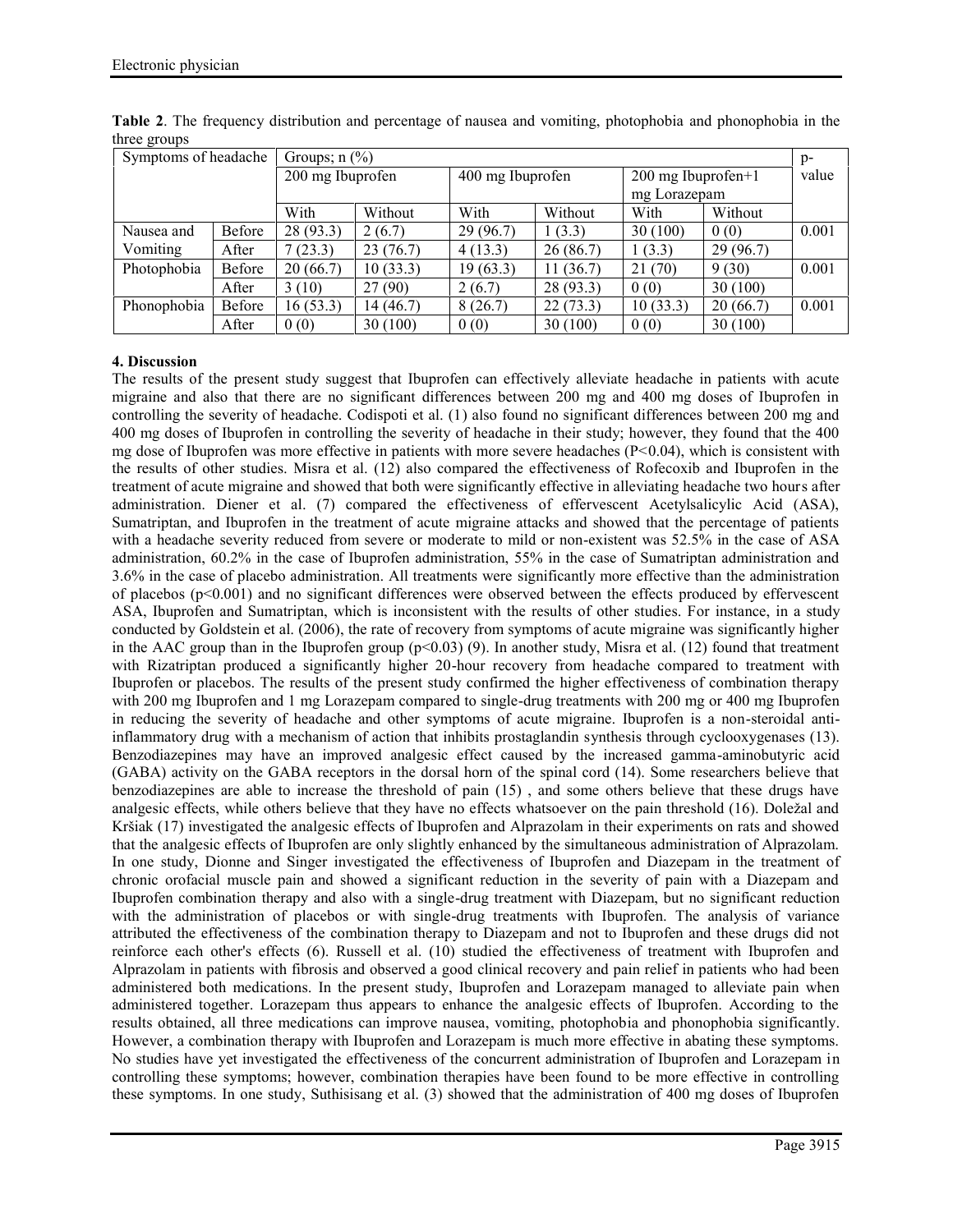improved photophobia by 30% and phonophobia by 49% (p<0.001), suggesting significantly better results compared to the results produced with the administration of 200 mg Ibuprofen. In a study conducted by Misra et al., 50% of the patients showed improvements in nausea, vomiting, photophobia and phonophobia with the administration of a 400 mg dose of Ibuprofen (12).

### **5. Study limitations**

The drugs consumed in 3 groups should have been identified by researchers to analyze data and conduct the research. Then blinding would have been possible. Since BZD class drugs like Lorazepam are not efficient enough during the curing process of acute migraine, prescribing Lorazepam exclusively does not seem to fit with the ethics or scientific limitations. For this reason we didn't apply such a group of 30 patients to our study, which can be considered as a limitation.

### **6. Conclusions**

Given the greater effectiveness of combination therapy with Ibuprofen and Lorazepam in alleviating the symptoms of acute migraine compared to single-drug treatments with Ibuprofen, Lorazepam is recommended to be used as a first line treatment for acute migraine. This study is recommended to be repeated with larger sample sizes. A person who uses lorazepam or another benzodiazepine to treat chronic headaches, is in danger of experiencing serious side effects. Drugs such as lorazepam can even cause headaches when taken for long periods. Mixing benzodiazepines with other medications can be dangerous. It is especially dangerous to mix benzodiazepines with opioid pain relievers. When the two drugs are mixed, the effects of both drugs are increased and the chance of overdose is much higher.

#### **Acknowledgments:**

The researchers would like to express their gratitude to all the participating patients. This research is part of a thesis for the reception of (MD) degree. The authors wish to express their gratitude to all participants and the Research Deputy of Azad Islamic University (Tonekabon branch).

### **Trial Registration:**

The trial was registered at the Thai Clinical Trials Registry (TCTR) (http://www.clinicaltrials.in.th) with the ID: TCTR20160927003

## **Funding:**

The authors received no financial support for the research, authorship, and/or publication of this article.

## **Conflict of Interest:**

There is no conflict of interest to be declared.

#### **Authors' contributions:**

All authors contributed to this project and article equally. All authors read and approved the final manuscript.

#### **References:**

- 1) Codispoti JR, Prior MJ, Fu M, Harte CM, Nelson EB. Efficacy of nonprescription doses of ibuprofen for treating migraine headache. A randomized controlled trial. Headache. 2001; 41(7): 665-79. doi: 10.1046/j.1526-4610.2001.041007665.x. PMID: 11554954.
- 2) Tfelt Hansen P, Block G, Dahlöf C, Diener HC, Ferrari M, Goadsby P, et al. Guidelines for controlled trials of drugs in migraine. Cephalalgia. 2000; 20(9): 765-86. doi: 10.1046/j.1468-2982.2000.00117.x. PMID: 11167908.
- 3) Suthisisang C, Poolsup N, Kittikulsuth W, Pudchakan P, Wiwatpanich P. Pain Management: Efficacy of low-dose ibuprofen in acute migraine treatment: systematic review and meta-analysis. Annals of Pharmacotherapy. 2007; 41(11): 1782-91. doi: 10.1345/aph.1K121.
- 4) Kalra AA, Elliott D. Acute migraine: Current treatment and emerging therapies. Ther Clin Risk Manag. 2007; 3(3): 449-59. PMID: 18488069, PMCID: PMC2386351.
- 5) Gholamreza MM, Kheiri S, Khosravi S, Koshdel A, Keyvani Z, Amini Z. Iron therapy and migraine headache. J Shahrekord Univ Med Sci. 2012; 13(6): 56-62.
- 6) Singer E, Dionne R. A controlled evaluation of ibuprofen and diazepam for chronic orofacial muscle pain. J Orofac Pain. 1996; 11(2): 139-46. PMID: 10332320.